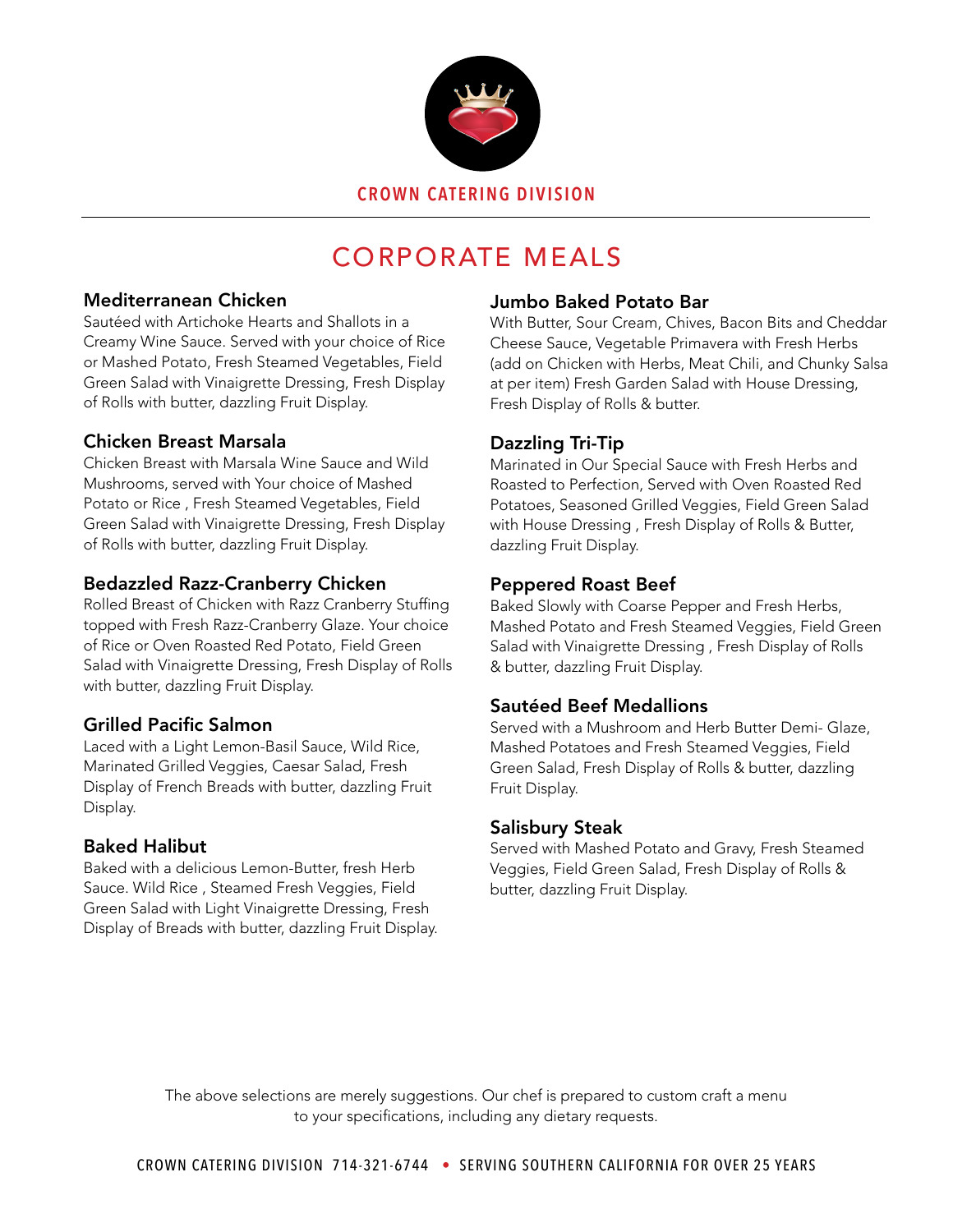

# DELI MENU

#### Assorted Sandwiches

Fresh Breads and Rolls filled with Lean Ham, Roast Beef, Turkey Breast and Cheese Condiments: Dijon Mustard and Mayo. Served with your choice of two Salads, Bedazzled Fruit Display or Our Famous Crudite.

# Bistro Delight

Our Famous Chicken or Tuna Salad, served on your choice of Flaky Croissant or Squaw Bread. Choice of Salad, Bedazzled Fruit Display.

### Deli Meats

- Turkey
- Lean Ham
- Roast Beef
- Salami
- Corned Beef
- Pastrami

# Deli Cheese

- American
- Swiss
- Cheddar
- Provolone

# **Salads**

- Potato
- California Pasta
- Fruit Salad
- Cucumber Dill
- Marinated Veggie
- Tangy Cole Slaw
- Garden Salad

# **Desserts**

- Assorted Cakes
- Assorted Desert Bars
- Mini Pastries
- Full Dessert Menu Here

Crown Catering Unique Cuisine Will Turn Any Event Into A Tasty Success! We only use the freshest fruits and vegetables, the best choices in cuts of meat, select spices and ingredients, and our special flare when we prepare our meals. Our menu is perfect for all occasions, events, and corporate lunches!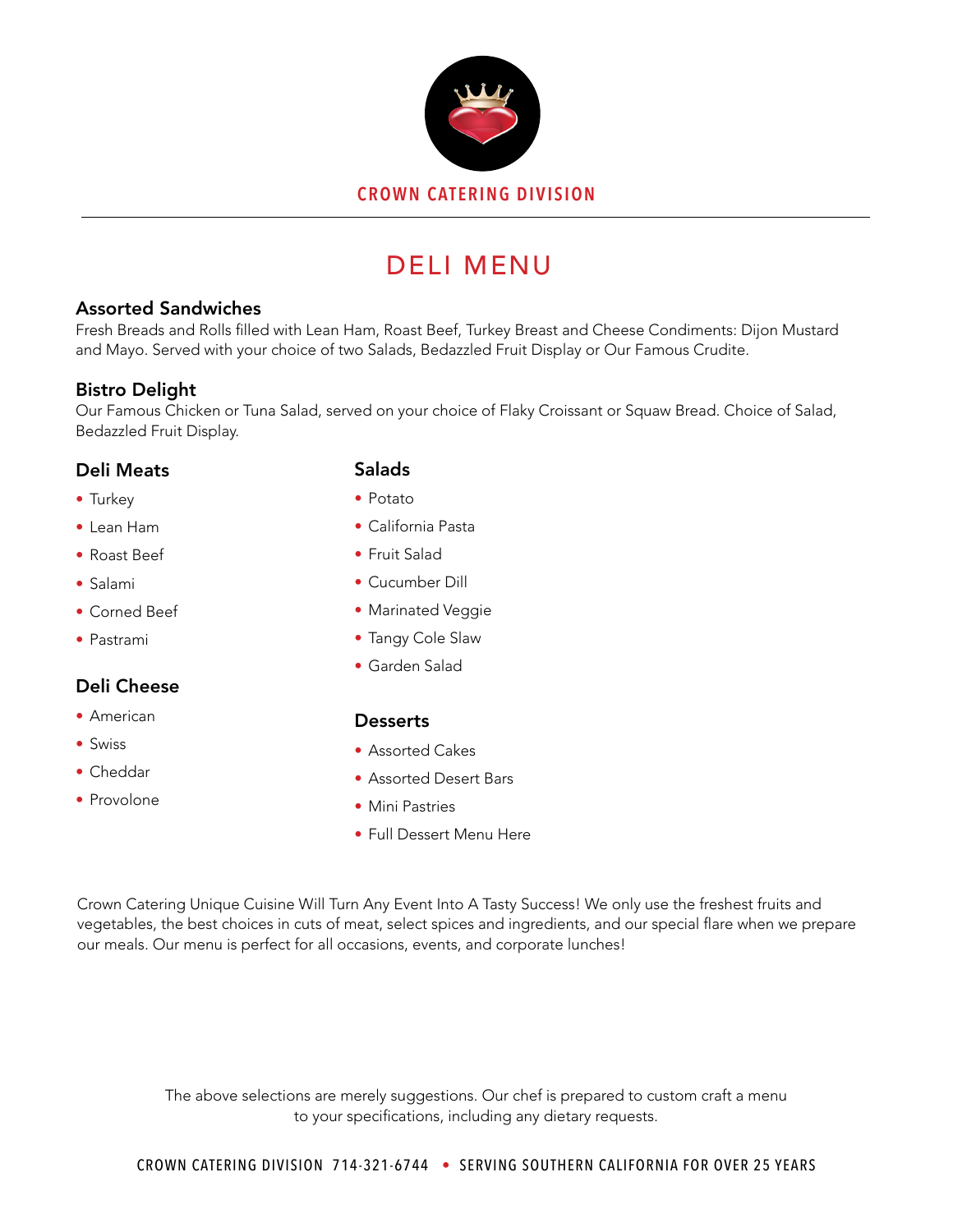

# MEXICAN ENTREE

#### Mexican Fajitas

Beef or chicken; Sizzling Strips of Steak and Chicken Breast, Marinated and Grilled With Sweet Peppers, Onions , Tomatoes and Fresh Cilantro with Flour Tortillas, Dazzling Mexican Condiment Bar, Spanish Rice , Refried Beans, dazzling Fruit Display.

### Carnitas

Roasted Shredded Pork , Marinated with South of the border seasonings, served with Corn Tortillas, Dazzling Mexican Condiment Bar, Spanish Rice, Blake Beans, Dazzling Fruit Display.

# Arroz Con Pollo

Seasoned Tender Chicken served with Spanish Rice, Fiesta Salad, Dazzling Mexican Condiment Bar and Fruit Display.

# Chile Verde

Tender Chunks of Pork in a Spicy Chile Verde with Fresh Cilantro, Spanish Rice Refried Beans, Corn Tortillas, Dazzling Fruit Display.

# Tacos Rancheros

Your choice of Chicken, Steak or Fish , served with fresh Flour or Corn Tortillas, Spanish Rice , dazzling Mexican Condiment Bar and Fruit Display.

# Chicken Santa Fe

Tender Chicken Breast Grilled with Green Onions and Fresh Cilantro and Laced with Enchilada Sauce, served with Spanish Rice and Black Beans, dazzling Fruit Display.

# Cheese or Chicken Enchiladas

Fresh Corn Tortillas Stuffed with three kinds of cheese, Onions, and Olives, served with Sour Cream, Spanish Rice with Carrots and Peas, Refried Beans, Dazzling Fruit Display.

# Dazzling Mexican Condiment Bar

Served on Buffet in Clay Pots, Chunky Salsa, Sour Cream, Cheddar Cheese, Fresh Home-Made Guacamole, Shredded Lettuce, Black Olives and Diced Tomatoes.

# Dazzling Fruit Display

A work of Art consisting of the freshest whole and bite-size Fruits, displayed in a multi-level cascade, accompanied by Dipping Sauces.

Crown Catering Unique Cuisine Will Turn Any Event Into A Tasty Success! We only use the freshest fruits and vegetables, the best choices in cuts of meat, select spices and ingredients, and our special flare when we prepare our meals. Our menu is perfect for all occasions, events, and corporate lunches!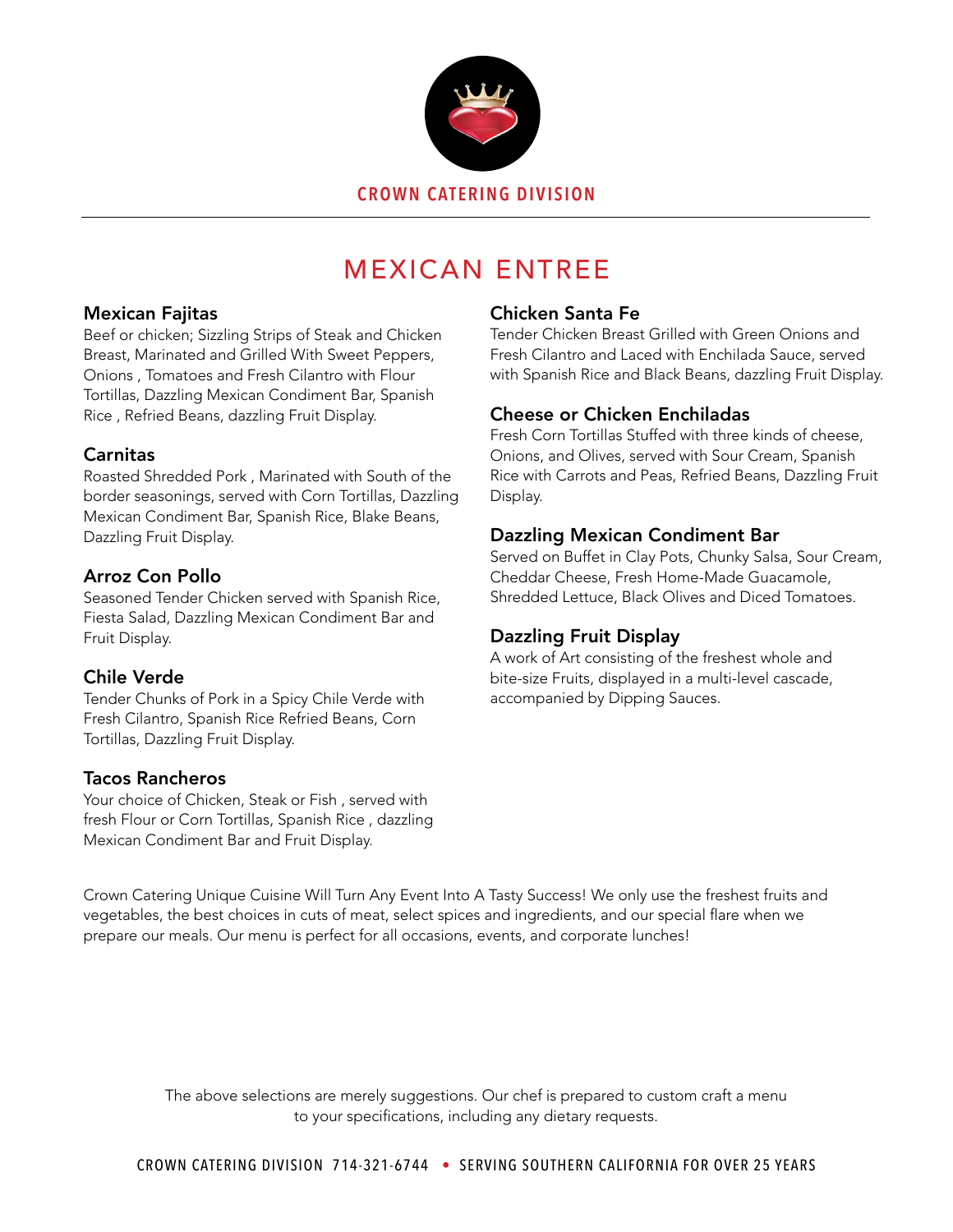

# HORS D'OEUVRES BUFFET

Crown Catering famous fruit and vegetable displays are works of art consisting of the freshest whole and bite sized fruits and vegetables displayed in a multi level cascade, accompanied by sauces and dips.

- Fruit Display
- Vegetable Display
- Gourmet Cheese & Cracker Display Featuring Five Gourmet Cheeses

All Above Items Served With Hors D'oeuvres Buffet

#### (Please Choose A Total Of Five Hot And/Or Cold Hors D'oeuvres From Below)

#### Cold Hors D'oeuvres

- Indulgent Shrimp Served With Horseradish Cocktail Sauce
- Skewed Shrimp & Snow Peas
- Petite Muffins With Smoked Turkey Or Ham
- Endive With Cranberry Orange Chicken Salad
- Old Fashioned Deviled Eggs
- Assorted Cheese Balls & Logs Rolled In Nuts & Herbs
- Assorted Canapés
- Cherry Tomatoes Stuffed With Chicken Salad – Deviled Crab Or Salmon Mousse
- Side Of Smoked Salmon Served With Whipped Cream Cheese, Chopped Onions, Lemon Capers & Bread
- Petite New Potatoes Stuffed With Caviar-Sour Crème- Or Sour Cream-Chives-Bacon
- Shrimp Palm Tree
- Mini Croissant Sandwiches With Assorted Fillings
- Mini Finger Sandwiches Assorted Shapes and Fillings
- Vegetarian Pinwheel Sandwiches Made with Flat Bread
- Chicken Terrine Chicken, Bell Peppers and Watercress
- Cheesy Pesto and Sun Dried Tomato Torte Served With Garlic Rounds

#### Hot Hors D'oeuvres

- Pesto And Tomato Crostini
- Hot Crab Fondue With Dijon Mustard & White Wine Served In Croustade
- Baked Brie In Puff Pastry
- Stuffed Mushrooms Crab With Hollandaise Or Hot Sausage-Jalapeno Jack Cheese
- Mini Quesadilla's
- Skewered Lamb With Mint Sauce
- Beef Steak En Brochettes
- Spicy Peanut Chicken Brochettes
- Jerk Chicken Brochettes
- Herbed Meatballs With Choice Of Merlot Wine Sauce Old Fashioned Barbecue Sauce Sweet And Sour Sauce
- Spinach Fondue In A Croustade.
- Mini Cranberry Monte Cristo Sandwiches
- Italian Sausage In Marinara Sauce Mozzarella Cheese
- Fried Mozzarella
- Mini Beef Wellingtons
- Petite Quiches Spinach & Spices Folded Together with a Custard Mixture
- Assorted Puff Pastries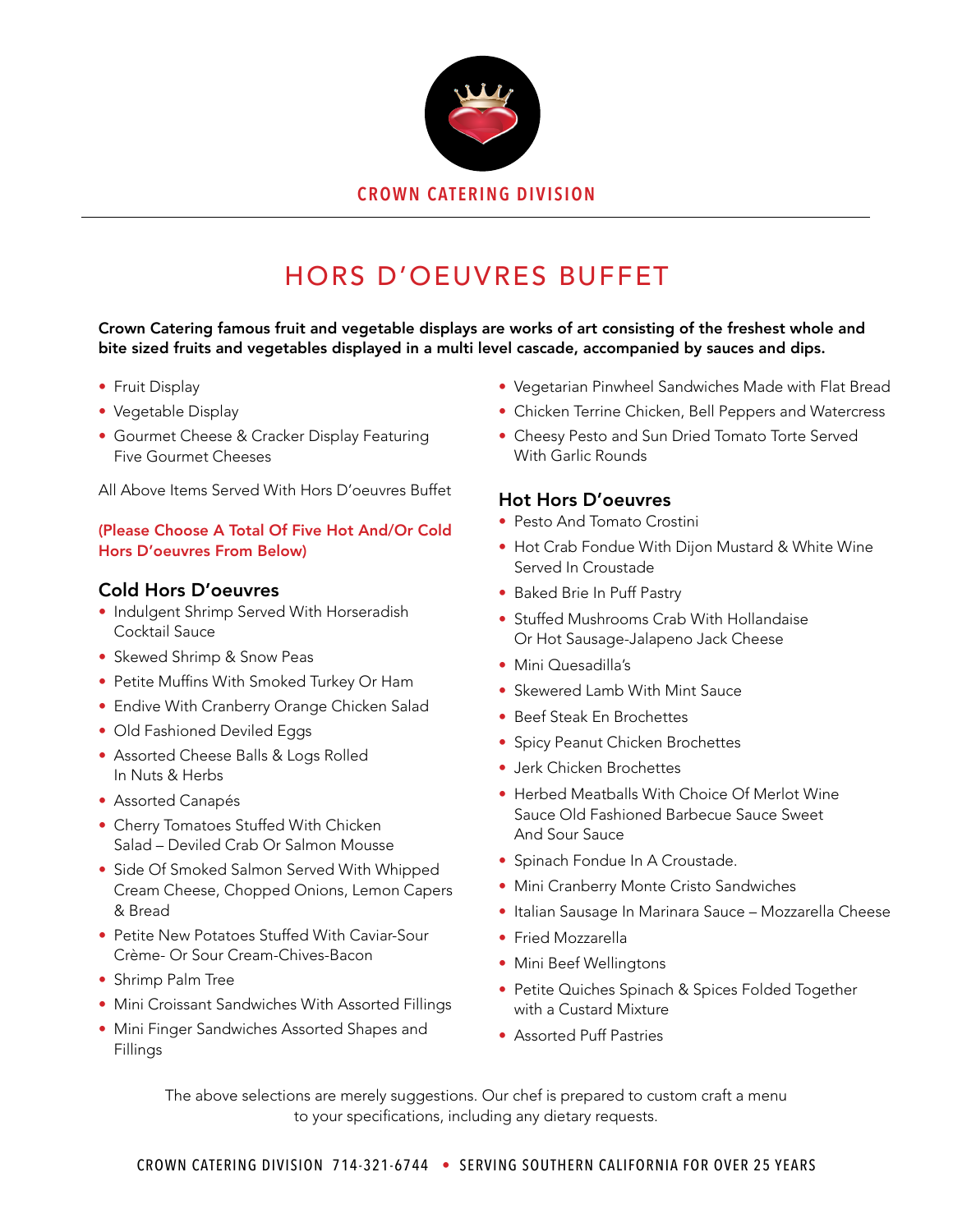

# BREAKFAST

# The Continental

Large Fresh Muffins, Danish and Bagels accompanied by Cream Cheese, Butter and Preserves. Fresh Brewed Coffee (decaf. by Request) Chilled Orange and Cranapple Juice. Dazzling Fruit Display.

# The Early Croissant

Large Flaky Croissant with choice of Fillings: Country Fresh Ham and Eggs or Broccoli, Mushroom and Cheese. Oven Roasted Potatoes with Sweet Bell Peppers. Fresh Brewed Coffee (decaf. by Request) Chilled Orange and Cran-apple Juice.

# La Quiche

Choice of Ham and Cheese or Fresh Veggie and Cheese. Oven Roasted with Sweet Bell Peppers. Display of Breakfast Breads, Cream Cheese, Butter and Preserves. Chilled Orange and Cran-apple Juice. Fresh Brewed Coffee (decaf. by Request)

# Breakfast Burrito

Fresh Flour Tortilla stuffed with Ham and Eggs, Potato, Green Onion, Pepper Jack Cheese with Salsa and Sour Cream. Fresh Brewed Coffee (decaf. by Request) Chilled Orange and Cran-apple Juice.

# Light Hearted

Assorted Yogurts and Granola Bars, whole Grain Muffins, Chilled Orange and Cran-apple Juice. Fresh Brewed Coffee (decaf. by Request) Dazzling Fruit Display.

#### The Sun Riser

Fresh Scrambled Eggs topped with Cheese and Fresh Herbs. Choice of Bacon, Sausage or Ham. Oven Roasted Potatoes with Cream Cheese, butter and Preserves. Chilled Orange and Cran-Apple Juice, Fresh Brewed Coffee (decaf. by Request) Dazzling Fruit Display.

### The Omelet Bar

Prepared on site by our Chef for your guest. Choice of Filling: Crisp Bacon, Diced Ham, Sliced Sausage, Olives, Sweet Bell Peppers, Red Onions, Mushrooms, Tomatoes, Grated Cheese, Butter and Preserves. Chilled Orange and Cran-apple Juice, Fresh Brewed coffee (decaf by Request) Fruit Display.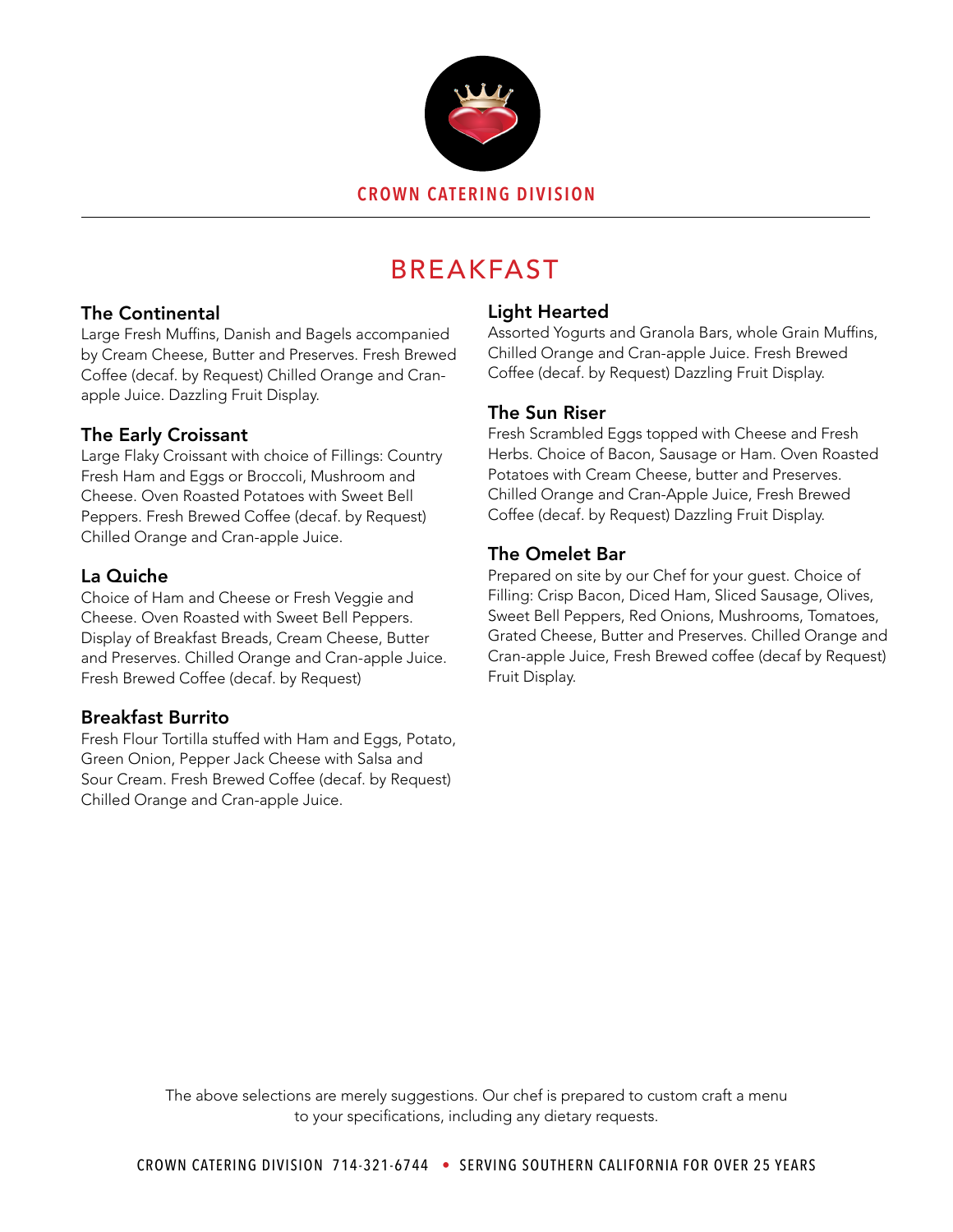

# BEVERAGES

# Soft Drinks

Includes your choice of assorted sodas, cups and ice.

# Bottled Water

# Coffee Service

Includes coffee, cream, sugar, coffee urn, plastic coffee cups and stirrers. (\$30 minimum charge)

# Gourmet Coffee Service

Includes coffee, cream, sugar, coffee urn, plastic coffee cups and stirrers. Choice of three flavored syrups, whipped cream and chocolate sprinkles. (\$30 minimum charge) (Silver coffee urn rental fee)

# Punch, Iced Tea or Lemonade Service

Includes punch cups, napkins, ice. (\$25 minimum charge)

Minimum 20 guests less than, is quoted on additional surcharge basis. Sales tax and 20% service charge will be added to all final statements.

# BAR SERVICE

Full bar service available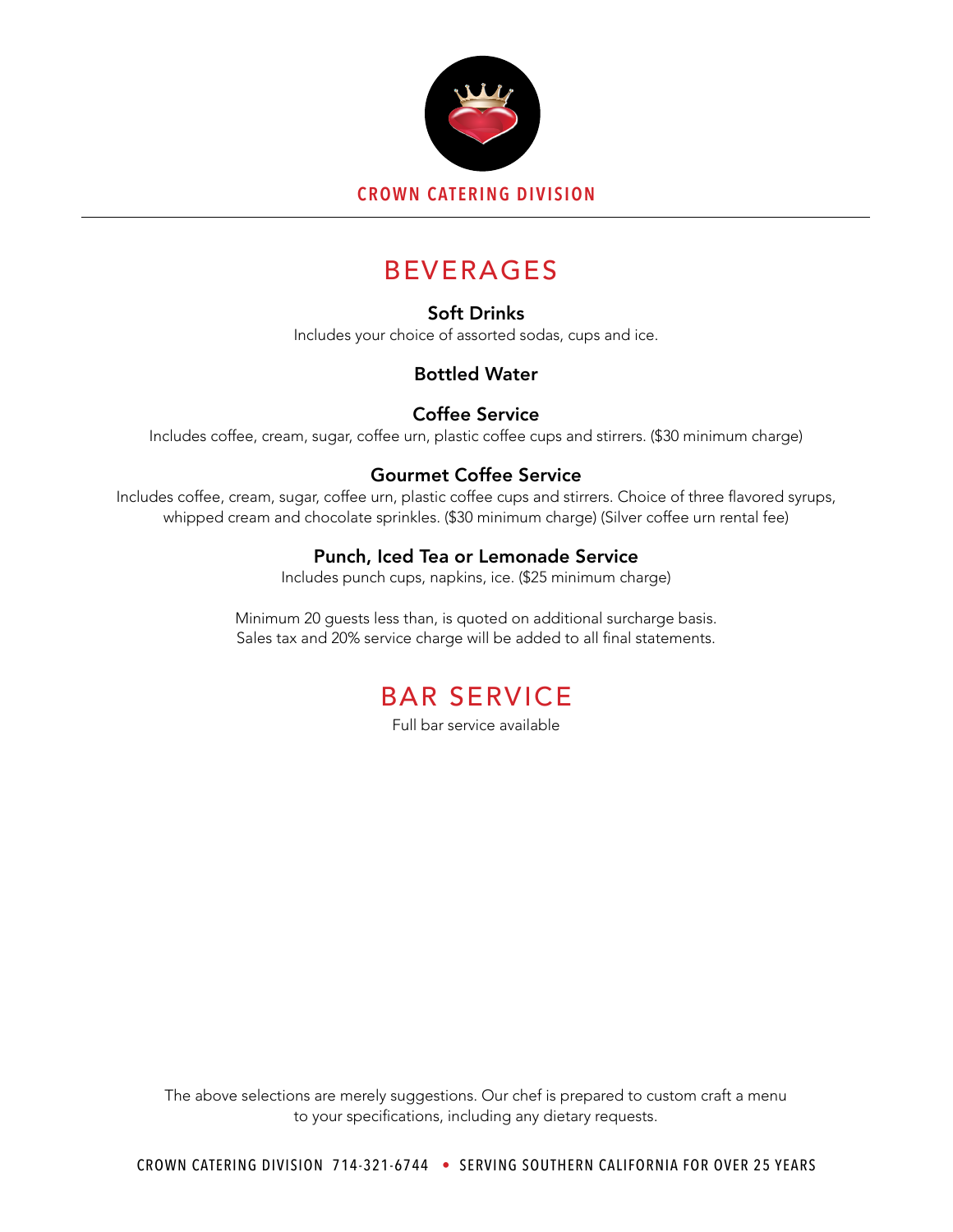

# DESSERTS

# Chocolate Dipped Strawberries

# Assorted Mint Pastries

# Eclair and Cream Puffs

# Assorted Jumbo Cookies

#### Assorted Dessert Bars

Lemon Bars Pumpkin Cinnamon Apple Six Layer Bars

### Luscious Cheese Cake

#### Assorted Cobblers

Cherry Peach Boysenberry

#### Assorted Cakes

Chocolate **White** Carrot Marble

#### Ice Cream Cake

(Two-day Notice) Ice Cream Sundae Bar Assorted dry toppings and fresh fruits with Syrups

#### Sheet Cakes available for that Special Occasion

Full Sheet (Serves 80) Half Sheet (Serves 45) Quarter Sheet (Serves 25) All cakes orders must be placed 48 hours in advance.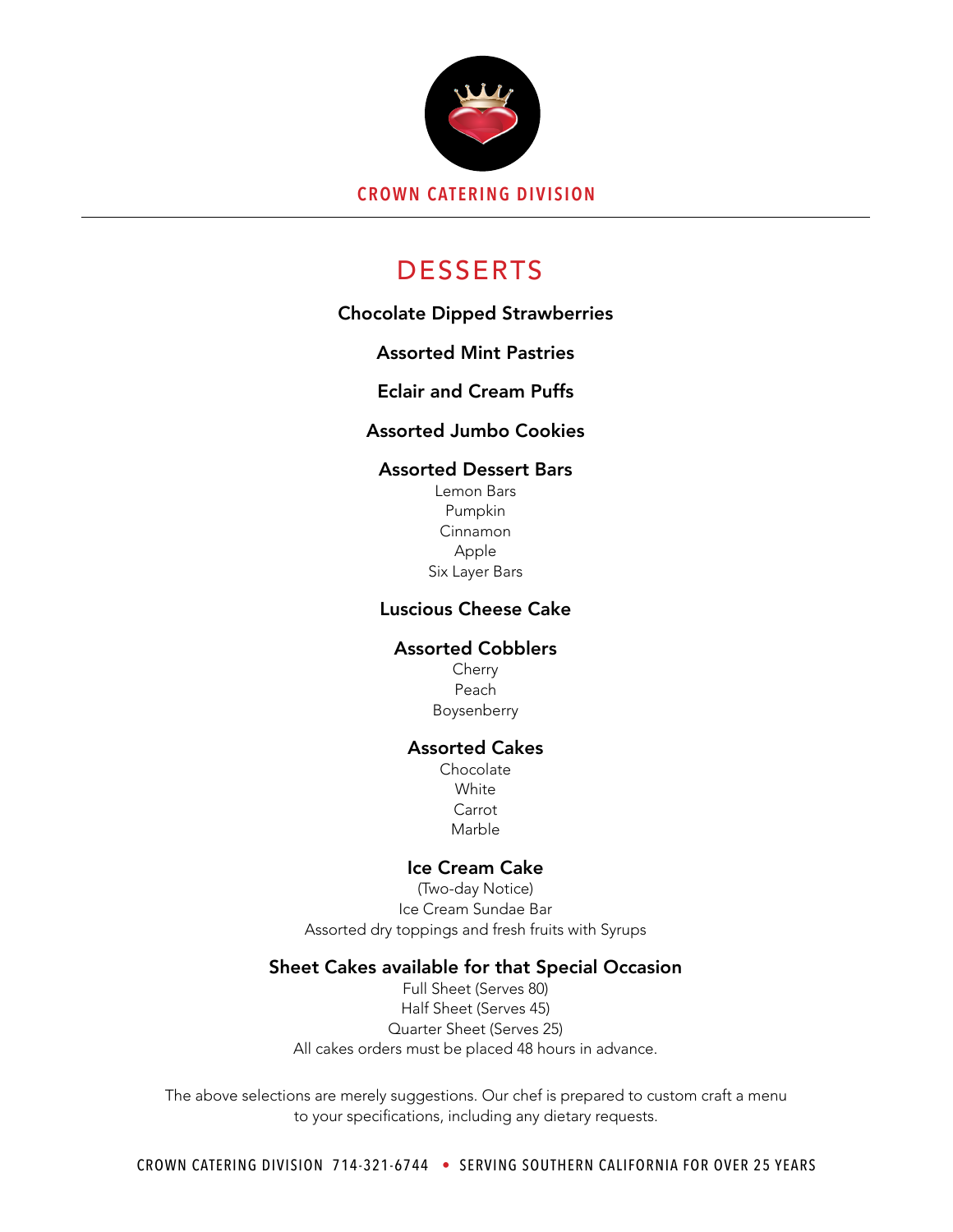

# SALADS

# Chicken Caesar Salad

Crisp Romaine Lettuce topped with strips of grilled Chicken Breast, Parmesan Cheese And Croutons, Light Vinaigrette Dressing, Fresh Bread Display with butter.

### Chinese Chicken Salad

Chunky Chicken Breast with Mandarin Oranges, Crispy Oriental Noodles, Water Chestnuts tossed with Gourmet Greens and Bedazzled's Special Dressing, Fresh Bread Display with butter.

# Cobb Salad

Crisp Field Greens with chopped Bacon, Turkey, Blue Cheese, Avocado, Olives and Hard Boiled Eggs with Dressing, Fresh Bread Display with butter.

# Tomato Stuffers

Choice of Chunky Chicken or Tuna Salad in a Tomato on a Bed of Mixed Field Greens with Cucumber, Jicama, Zucchini, Carrots, Celery and Olives. Fresh Bread Display with butter and your choice of Dressing on the side.

# Chef's Salad

Mixed Field Greens with Julienne Turkey, Ham and Cheese. Sliced Hard Boiled Eggs, Tomato, Celery and Olives. Fresh Bread Display with butter, your choice of Dressing on the side.

### Herb Chicken Salad

Seasoned Chicken slices served on a bed of Mixed Field Greens, Sun Dried Tomatoes, Sunflower Seeds, Tomatoes, Olives and Cucumbers with Red Wine Vinaigrette. Fresh Bread Display with Butter.

# Taco Salad

Seasoned Chicken or Beef on a shredded bed of Lettuce, Tomatoes, Refried Beans, Cheese, Olives, Onions, Sour Cream and Salsa served with crisp Flour Tortilla Chips.

# Angel Hair Chicken Artichoke Salad

Marinated Chicken strips with Artichokes and Angel Hair Pasta tossed with a creamy Caesar Dressing over Romaine Lettuce. Fresh Bread Display with butter. Crab Salad

Fresh Crab served on a bed of Field Greens, Tomato Wedges, Lemon and Avocado, Creamy House Dressing on the side, Fresh Bread Display with butter.